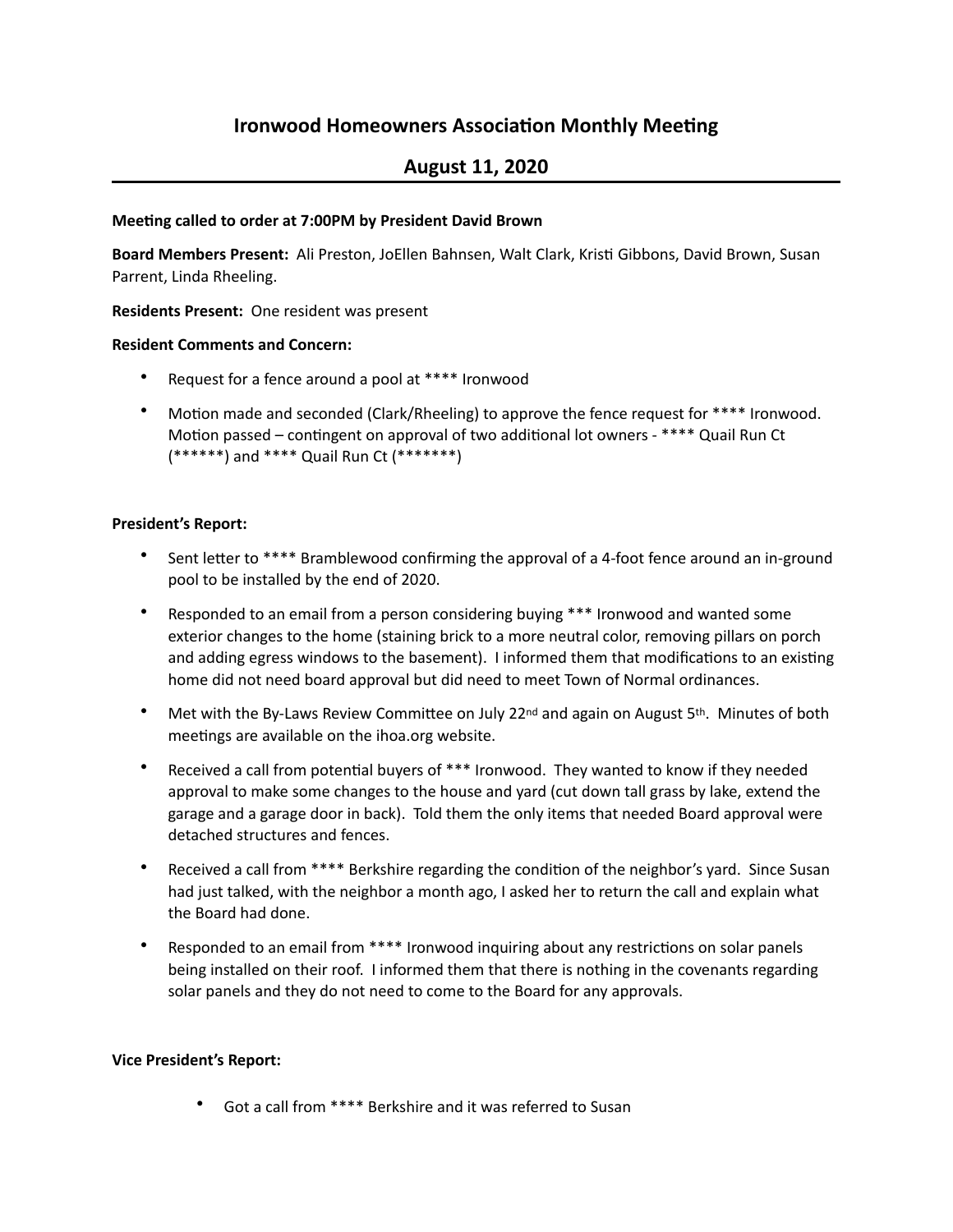**Secretary's Report:** The minutes of July 14, 2020 were presented. Motion was made and seconded (Preston/Clark) to approve the corrected minutes of the meeting. Motion carried.

\*\*\*Updates to minutes. Changed resident comments to specify fence was for in-ground pool.

### **Treasurer's Report:**

- JoEllen went over the budget Ending balance \$18,807.45
- HOA Dues: 572 Paid, 12 Remaining

Motion was made and seconded (Rheeling/Clark) to approve \$65.85 for office supplies reimbursement to David Brown. Motion carried (Brown voted present)

#### **Beautification Report:**

• Request for tree removal at \*\*\* Northridge.

## **Communications Report:**

- Website Usage July 2020
	- o 324 Unique Visitors
	- o 1059 Total Visitors
	- o 2625 Pages Viewed
- Next newsletter will be in September

#### **Covenant's Report:**

- \*\*\*\* Foxwood Trailer it will be removed in a couple weeks. Arrangements have been made to move it. Town is working with them
- \*\*\* Northridge Painting of siding is complete
- \*\*\* Ironwood Trailer returned; it was removed again after letter from Town
- Mini dock is the Parks and Rec's area and they have not gotten back whether it is ok
- \*\*\*\* Berkshire Met with owner and her complaint was about neighbors' upkeep of backyard, storage unit next to garage, trampoline, and missing window screens and /or torn screens at \*\*\*\* Berkshire.